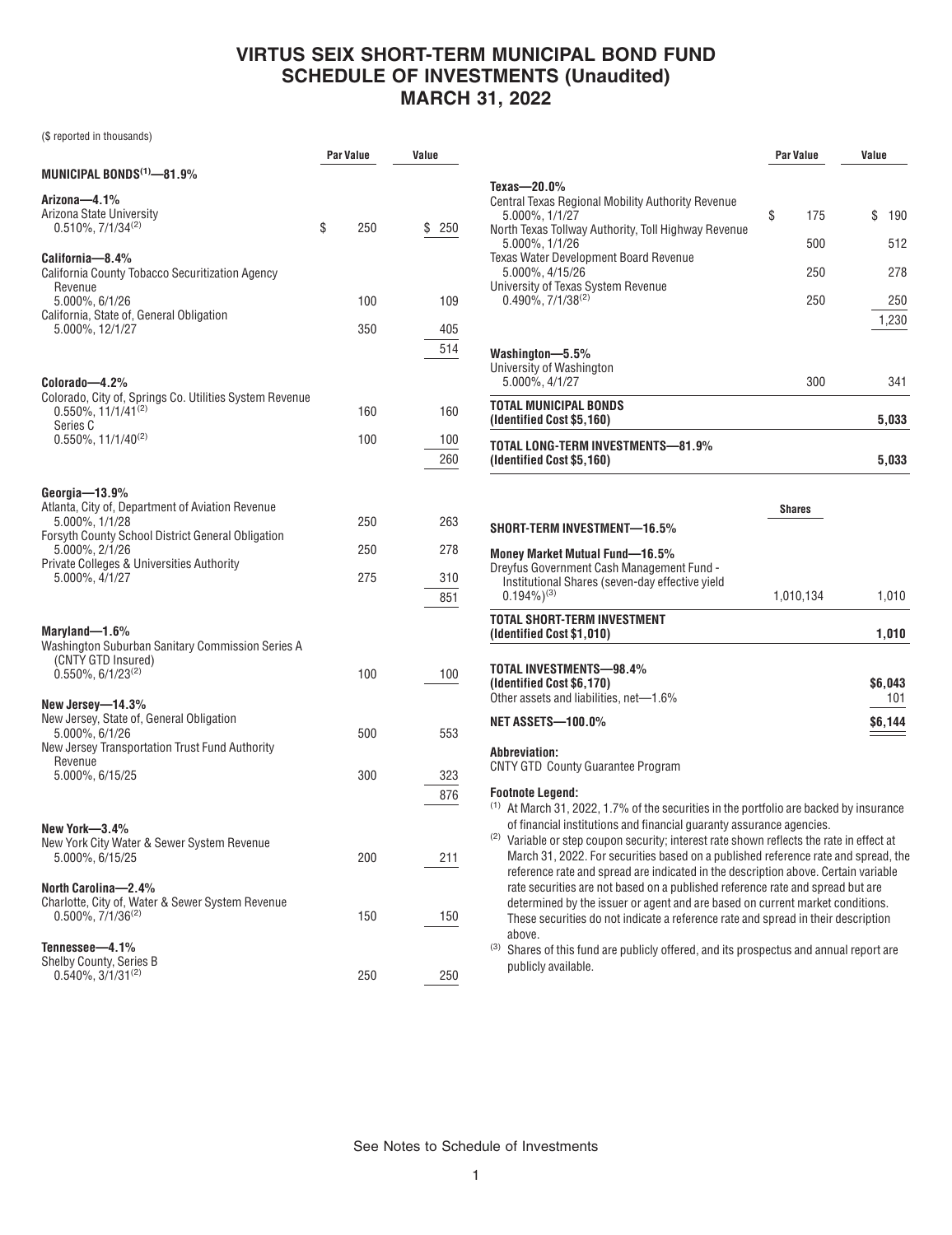# **VIRTUS SEIX SHORT-TERM MUNICIPAL BOND FUND SCHEDULE OF INVESTMENTS (Unaudited) (Continued) MARCH 31, 2022**

#### (\$ reported in thousands)

The following table summarizes the market value of the Fund's investments as of March 31, 2022, based on the inputs used to value them (See Security Valuation Note 1 in the Notes to Schedule of Investments):

|                          | Total<br>Value at<br>March 31, 2022 | Level 1<br><b>Quoted Prices</b> | Level <sub>2</sub><br>Significant<br>Observable<br>Inputs |
|--------------------------|-------------------------------------|---------------------------------|-----------------------------------------------------------|
| Assets:                  |                                     |                                 |                                                           |
| <b>Debt Securities:</b>  |                                     |                                 |                                                           |
| <b>Municipal Bonds</b>   | \$5.033                             |                                 | \$5,033                                                   |
| Money Market Mutual Fund | 1,010                               | 1,010                           |                                                           |
| Total Investments        | $\underbrace{$6,043}$               | \$1,010                         | $\underbrace{$5,033}$                                     |

There were no securities valued using significant unobservable inputs (Level 3) at March 31, 2022.

There were no transfers into or out of Level 3 related to securities held at March 31, 2022.

See Notes to Schedule of Investments